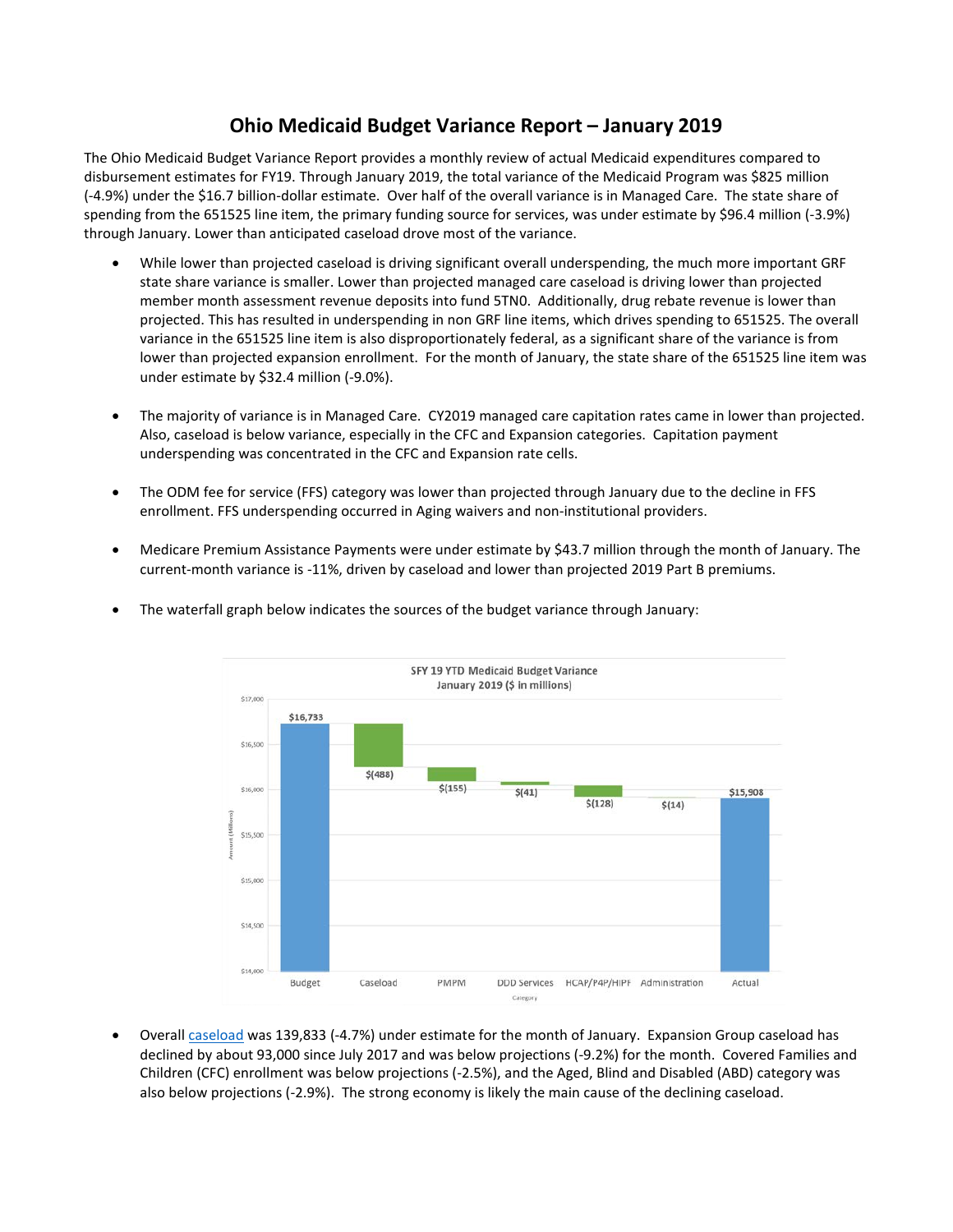### $10$ of Medicaid

#### **All Agency Medicaid Budget Variance - SFY 2019**

**Budget Status By Appropriation Line Item**

| As of Feb 4, 2019 (Month closed) |                                                |              |               |            |                     |          |                 |               |            |               |            |                     |                          |                 |           |
|----------------------------------|------------------------------------------------|--------------|---------------|------------|---------------------|----------|-----------------|---------------|------------|---------------|------------|---------------------|--------------------------|-----------------|-----------|
| Source: OAKS GL Table            |                                                | January      |               |            | January             |          | January         |               | <b>YTD</b> |               | <b>YTD</b> |                     |                          | <b>YTD</b>      |           |
| <b>AGY FUND</b>                  | <b>ALI Description</b>                         |              | <b>Budget</b> |            | <b>Expenditures</b> |          | Variance        | %             |            | <b>Budget</b> |            | <b>Expenditures</b> |                          | Variance        | %         |
| <b>AGY FUND</b>                  | <b>GRF Services</b>                            |              |               |            |                     |          |                 |               |            |               |            |                     |                          |                 |           |
| <b>MCD</b> GRF State             | 651525 Medicaid/Health Care Services           | \$           | 359,549,856   | \$         | 327,112,944         | \$       | (32, 436, 911)  | $-9.02\%$ \$  |            | 2,501,281,333 | \$         | 2,404,865,083       | $\overline{\phantom{a}}$ | (96, 416, 250)  | $-3.85%$  |
| MCD GRF Federal                  | 651525 Medicaid/Health Care Services           | \$           | 906,482,795   | l \$       | 798,031,314         | <b>S</b> | (108, 451, 480) | $-11.96\%$ \$ |            | 6,192,855,303 | \$         | 5,851,413,453       | - \$                     | (341, 441, 849) | $-5.51%$  |
|                                  | 651525 Total                                   | \$           | 1,266,032,651 | -\$        | 1,125,144,259       | \$       | (140, 888, 392) | $-11.13\%$ \$ |            | 8,694,136,636 | \$         | 8,256,278,537       | - 5                      | (437,858,099)   | $-5.04%$  |
| <b>MCD</b> GRF State             | 651426 Positive Education Program              | \$           |               | \$         |                     | \$       |                 |               | \$         | 2,500,000     | -\$        | 2,500,000           | - \$                     |                 | 0.00%     |
| MCD GRF State                    | 651526 MEDICARE PART D                         | \$           | 40,753,967    | \$         | 38,056,146          | \$       | (2,697,822)     | $-6.62\%$ \$  |            | 272,829,105   | -\$        | 263,633,598         | - \$                     | (9, 195, 506)   | $-3.37%$  |
| <b>DDD</b> GRF State             | 653407 MEDICAID SERVICES                       | \$           | 48,162,030    | \$         | 47,956,969 \$       |          | (205, 061)      | $-0.43\%$ \$  |            | 353,484,468   | -\$        | 351,203,172         | - \$                     | (2,281,296)     | $-0.65%$  |
|                                  | <b>Subtotal GRF Services \$</b>                |              | 1,354,948,648 | -\$        | 1,211,157,373       | s.       | (143, 791, 274) | $-10.61\%$ \$ |            | 9,322,950,208 | \$         | 8,873,615,307       | - \$                     | (449, 334, 901) | $-4.82%$  |
| <b>AGY FUND</b>                  | <b>GRF Administration</b>                      |              |               |            |                     |          |                 |               |            |               |            |                     |                          |                 |           |
| MCD GRF State                    | 651425 MEDICAID PROGRAM SUPPORT STATE          | \$           | 15,872,338    | \$         | 16,200,656 \$       |          | 328,319         | $2.07\%$ \$   |            | 97,041,754    | \$         | 89,704,911          | \$                       | (7, 336, 842)   | $-7.56%$  |
| MHA GRF State                    | 652321 MEDICAID SUPPORT                        | $\mathbb{S}$ |               | \$         | 16,187              | \$       | 16,187          |               | \$         | 1,250,367     | \$         | 1,015,231           | \$                       | (235, 137)      | $-18.81%$ |
| <b>DDD</b> GRF State             | 653321 MEDICAID PROGRAM SUPPORT STATE          | \$           | 538,462       | $\sqrt{3}$ | 548,168 \$          |          | 9,706           | $1.80\%$ \$   |            | 4,307,690     | -\$        | 4,328,277           | - \$                     | 20,587          | 0.48%     |
| DOH GRF State                    | 654453 MEDICAID-HC QUALITY ASSURANCE           | \$           | 319,553       | \$         | 375,244             | \$       | 55,691          | 17.43% \$     |            | 2,262,007     | \$         | 2,375,460           | -\$                      | 113,453         | 5.02%     |
| <b>GRF State</b><br><b>JFS</b>   | 655425 MEDICAID PROGRAM SUPPORT                | \$           | 509,062       | \$         | 208,554             | \$       | (300, 509)      | $-59.03\%$ \$ |            | 5,658,325     | \$         | 6,113,547           | \$                       | 455,222         | 8.05%     |
| <b>JFS</b><br><b>GRF</b> State   | 655522 MEDICAID PROGRAM SUPPORT-LOCAL          | \$           | 3,097,303     | $\sqrt{3}$ | $2,257,940$ \$      |          | (839, 363)      | $-27.10\%$ \$ |            | 24, 181, 878  | -\$        | 21,342,085          | - \$                     | (2,839,794)     | $-11.74%$ |
| <b>GRF State</b><br>JFS          | 655523 MEDICAID PRGRM SUPP- LOC TRNSP          | \$           | 2,562,724     | \$         | $2,137,843$ \$      |          | (424, 881)      | $-16.58\%$ \$ |            | 22,000,985    | \$         | 22,119,658          | \$                       | 118,673         | 0.54%     |
| AGE GRF State                    | 656423 LONG TERM CARE BUDGET - STATE           | \$           | 253,000       | \$         | 251,808 \$          |          | (1, 192)        | $-0.47\%$ \$  |            | 2,063,000     | -\$        | 2,005,416           | - \$                     | (57, 584)       | $-2.79%$  |
| <b>EDU</b> GRF State             | 657401 Medicaid in Schools                     | \$           | 12,699        | \$         | 19,267              | \$       | 6,568           | 51.72% \$     |            | 228,835       | \$         | 174,822             | \$                       | (54, 013)       | $-23.60%$ |
|                                  | <b>Subtotal GRF Administration</b>             | -\$          | 23,165,141    | -\$        | 22,015,667          | Ŝ.       | (1, 149, 474)   | $-4.96\%$ \$  |            | 158,994,841   | - \$       | 149,179,406         | - \$                     | (9,815,434)     | $-6.17%$  |
|                                  | <b>Total GRF   \$</b>                          |              | 1,378,113,788 | -\$        | 1,233,173,040       | \$       | (144, 940, 748) | $-10.52\%$ \$ |            | 9,481,945,049 | S.         | 9,022,794,713       | - \$                     | (459, 150, 336) | $-4.84%$  |
|                                  | <b>Total GRF State   \$</b>                    |              | 471,630,993   | -\$        | 435,141,726         | - \$     | (36, 489, 268)  | $-7.74\%$ \$  |            | 3,289,089,746 | \$         | 3,171,381,260       | \$                       | (117,708,487)   | $-3.58%$  |
|                                  | <b>Total GRF Federal \$</b>                    |              | 906,482,795   | l \$       | 798,031,314 \$      |          | (108, 451, 480) | $-11.96\%$ \$ |            | 6,192,855,303 | -\$        | 5,851,413,453       | - \$                     | (341, 441, 849) | $-5.51%$  |
| <b>AGY FUND</b>                  | <b>Non GRF Services</b>                        |              |               |            |                     |          |                 |               |            |               |            |                     |                          |                 |           |
| MCD 5TZ0                         | 651600 Brigid's Path Progam                    | \$           |               | \$         |                     | \$       | $\sim$          |               | \$         | 500,000       | \$         | 500,000             | - \$                     |                 | 0.00%     |
| MCD 5R20                         | 651608 MEDICAID Nursing Facilities             | \$           | 50,000,000    | \$         | 50,243,169          | \$       | 243,169         | $0.49\%$ \$   |            | 200,000,000   | \$         | 200,556,045         | -\$                      | 556,045         | 0.28%     |
| MCD 3F00                         | 651623 HEALTH CARE FEDERAL                     | \$           | 531,599,813   | l \$       | 680,561,028 \$      |          | 148,961,215     | 28.02% \$     |            | 3,803,701,477 | \$         | 3,553,542,977       | \$                       | (250, 158, 500) | $-6.58%$  |
| MCD 5FX0                         | 651638 Medicaid Services - Payment Withholding | \$           | 1,000,000     | $\sqrt{3}$ | $1,226,751$ \$      |          | 226,751         | 22.68% \$     |            | 7,000,000     | \$         | 11,744,403          | \$                       | 4,744,403       | 67.78%    |
| MCD 5DL0                         | 651639 Medicaid Revenue and Collections        | \$           | 60,224,595    | \$         | 47,118,659          | \$       | (13, 105, 937)  | $-21.76\%$ \$ |            | 421,585,787   | \$         | 380,710,445         | \$                       | (40, 875, 342)  | $-9.70%$  |
| <b>MCD R055</b>                  | 651644 Refunds & Reconciliation                | \$           | 100,000       | \$         | 424,660             | -\$      | 324,660         | 324.66% \$    |            | 600,000       | -\$        | 452,946             | - \$                     | (147, 054)      | $-24.51%$ |
| MCD 6510                         | 651649 Medicaid Services - HCAP                | \$           |               | \$         | 117,902,644 \$      |          | 117,902,644     |               | \$         | 235,470,469   | -\$        | 236,137,491         | - \$                     | 667.022         | 0.28%     |
|                                  |                                                |              |               |            |                     |          |                 |               |            |               |            |                     |                          |                 |           |

|                 | <b>Subtotal Non GRF Services   \$</b>     | 919,220,291       |     | 1,160,350,675   \$ | 241,130,384              | $26.23\%$ \$  | $6,788,174,774$   \$ | $6.426.183.116$ S | (361, 991, 658) | $-5.33%$  |
|-----------------|-------------------------------------------|-------------------|-----|--------------------|--------------------------|---------------|----------------------|-------------------|-----------------|-----------|
| DDD 3A40        | 653654 Medicaid Services                  | 133,486,226 \$    |     | 122,486,218 \$     | (11,000,007)             | $-8.24\%$ \$  | 1,050,732,221        | 1,020,259,726 \$  | (30, 472, 495)  | $-2.90%$  |
| DDD 4890        | 653632 DC DIRECT CARE SERVICES            | $387,226$   \$    |     |                    | (56, 573)                | $-14.61\%$ \$ | $3,087,329$ \ \$     | $2,875,726$ \$    | (211, 603)      | $-6.85%$  |
| <b>DDD 5Z10</b> | <b>653624 COUNTY BOARD WAIVER MATCH</b>   | $25,530,675$   \$ |     | 22,716,532 \$      | (2,814,142)              | $-11.02\%$ \$ | 184.348.727 \ \$     | 186.244.503 \$    | 1,895,776       | 1.03%     |
| DDD 1520        | 653609 DC&RESIDENTIAL OPERATING SRVCS     | $567,788$ \ \$    |     | $603,585$ \ \$     | 35,797                   | $6.30\%$ \$   | $4,536,060$ \ \$     | $4,777,875$ \\$   | 241,815         | 5.33%     |
| DDD 5GE0        | 653606 ICF/IID & WAIVER MATCH             |                   |     | 24,849 \$          | 24,849                   |               | 22,000,000 \$        | 11,340,456 \$     | (10,659,544)    | $-48.45%$ |
| MCD 5SA4        | 651689 Medicaid Health and Human Services | 75,613,791        | 1 S | 75,613,790 \$      | (1.01)                   | $0.00\%$ \$   | 310,829,377   \$     | 310,829,377 \$    |                 | 0.00%     |
| MCD 5AN0        | 1651686 CARE INNOVA & COMM IMRPRV PRG     | 12,480,000 \$     |     | $10,913,479$ \$    | (1,566,521)              | $-12.55\%$ \$ | 56,083,200 \$        | $37,706,563$ \ \$ | (18, 376, 637)  | $-32.77%$ |
| MCD 5TN0        | 651684 Medicaid Services-HIC Fee          |                   |     |                    |                          |               | 287,000,000   \$     | 266,000,000   \$  | (21,000,000)    | $-7.32%$  |
| MCD 5SC0        | 651683 Medicaid Services - Physician UPL  |                   |     |                    | $\overline{\phantom{a}}$ |               | 4,373,670 \$         | $3,057,547$ \$    | (1,316,123)     | $-30.09%$ |
| MCD 5GF0        | 651656 MEDICAID HOSPITAL                  | 28,230,178   \$   |     | $30,184,659$ \$    | 1,954,481                | $6.92\%$ \$   | 196,326,456 \$       | 199,447,036   \$  | 3,120,580       | 1.59%     |
| MCD 6510        | 651649 Medicaid Services - HCAP           |                   |     | 117,902,644        | 17,902,644               |               | 235,470,469   \$     | 236,137,491       | 667,022         | 0.28%     |
| MUU RU55        | T651644 Refunds & Reconciliation          | 100,000 \$        |     | $424,000$   \$     | 324,00U                  | $324.66\%$ \$ | $600,000 - 3$        | 452,940 \$        | (PCU, 141       | -24.51%   |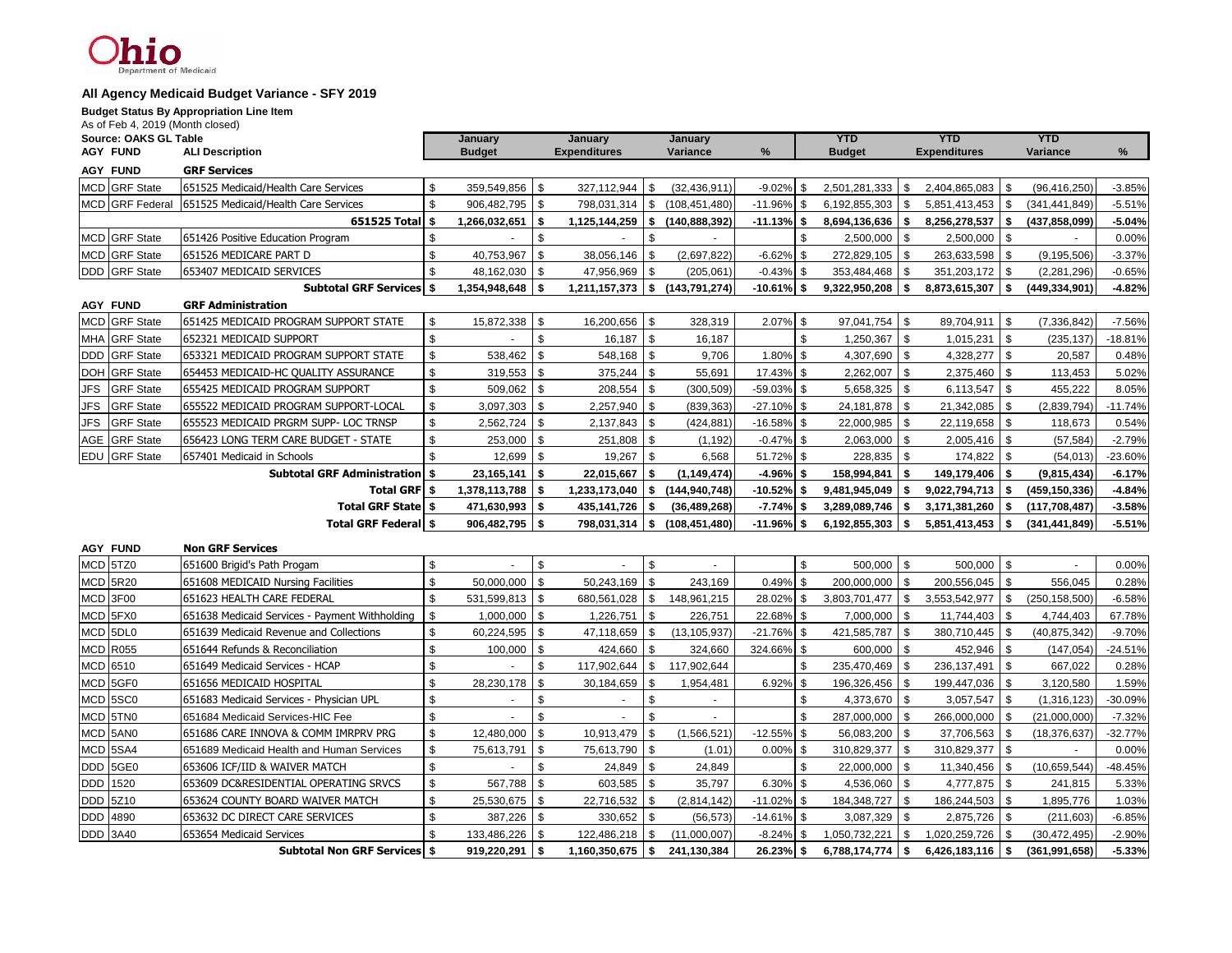### hio t of Medicaid

#### **All Agency Medicaid Budget Variance - SFY 2019**

**Budget Status By Appropriation Line Item**

| As of Feb 4, 2019 (Month closed) |                                             |    |                      |            |                                 |            |             |                      |               |                     |          |                     |            |                 |                  |
|----------------------------------|---------------------------------------------|----|----------------------|------------|---------------------------------|------------|-------------|----------------------|---------------|---------------------|----------|---------------------|------------|-----------------|------------------|
| Source: OAKS GL Table            |                                             |    | January              |            | January                         |            | January     |                      |               | <b>YTD</b>          |          | <b>YTD</b>          |            | <b>YTD</b>      |                  |
| <b>AGY FUND</b>                  | <b>ALI Description</b>                      |    | <b>Budget</b>        |            | <b>Expenditures</b><br>Variance |            | %           |                      | <b>Budget</b> | <b>Expenditures</b> |          | Variance            |            | %               |                  |
| <b>AGY FUND</b>                  | <b>Non GRF Administration</b>               |    |                      |            |                                 |            |             |                      |               |                     |          |                     |            |                 |                  |
| MCD 3ER0                         | 651603 Medicaid Health Information Tech     | S. | 1,439,502 \$         |            | 963,289 \$                      |            | (476, 213)  | $-33.08\%$ \$        |               | 8,730,771           | <b>S</b> | $4,039,046$ \$      |            | (4,691,725)     | $-53.74%$        |
| <b>MCD 4E30</b>                  | 651605 Resident Protection Fund             | \$ | $341,322$ \$         |            | 416,291 \$                      |            | 74,969      | 21.96% \$            |               | $2,913,745$ \$      |          | $2,183,022$ \$      |            | (730, 723)      | $-25.08%$        |
| MCD 3F00                         | 651624 Medicaid Program Support Fed         | \$ | 37,475,621           | l \$       | 47,660,966 \$                   |            | 10,185,345  | 27.18% \$            |               | 249,125,099 \$      |          | 255,561,723 \$      |            | 6,436,623       | 2.58%            |
| MCD 5AJ0                         | 651631 Money Follows the Person             | \$ | $1,128,652$ \$       |            | 209,438 \$                      |            | (919, 214)  | $-81.44\%$ \$        |               | 8,374,274 \$        |          | 1,984,316 \$        |            | (6,389,958)     | $-76.30%$        |
| MCD 5DL0                         | 651685 Medicaid Recoveries -Support         | \$ | 1,669,898 \$         |            | $2,646,624$ \$                  |            | 976,726     | 58.49% \$            |               | 17,893,786 \$       |          | 14,381,103 \$       |            | (3,512,682)     | $-19.63%$        |
| MCD 3FA0                         | 651680 Health Care Grants Federal           | \$ | $1,039,505$ \$       |            | $90,738$ \$                     |            | (948, 767)  | $-91.27\%$ \$        |               | 11,397,645 \$       |          | $6,689,768$ \$      |            | (4,707,877)     | $-41.31%$        |
| MHA 3B10                         | 1652636 COMM MEDICAID LEGACY SUPPORT        | \$ | 250,000 \$           |            | 544,101 \$                      |            | 294,101     | 117.64% \$           |               | $1,655,016$ \$      |          |                     |            | (260, 778)      | $-15.76%$        |
| <b>DDD</b> 3A40                  | 653655 Medicaid Support                     | \$ | 2,686,161            | $\sqrt{3}$ | 3,323,720 \$                    |            | 637,558     | 23.73% \$            |               | 35,407,365 \$       |          | 32,994,446 \$       |            | (2, 412, 918)   | $-6.81%$         |
| <b>DDD 5S20</b>                  | 653622 MEDICAID ADMIN & OVERSIGHT           | \$ | 1,848,627            | l \$       | $2,097,868$ \ \ \$              |            | 249,240     | 13.48% \$            |               | 14,789,018 \$       |          | 14,511,028          | - \$       | (277,990)       | $-1.88%$         |
| DDD 5EV0                         | 653627 MEDICAID PROGRAM SUPPORT             | \$ |                      |            | $123,551$ $\frac{1}{3}$         |            | 7,205       | $6.19%$ \$           |               | $918,268$ \$        |          | 883,077             | l \$       | (35, 191)       | $-3.83%$         |
| DOH 3GD0                         | 654601 MEDICAID PROGRAM SUPPORT             | \$ | 2,034,701            | $\sqrt{3}$ | 1,752,870 \$                    |            | (281, 832)  | $-13.85\%$ \$        |               | 16,291,481          | - \$     | 14,064,101          | \$         | (2,227,380)     | $-13.67%$        |
| <b>JFS</b><br>3F01               | 655624 MEDICAID PROGRAM SUPPORT             | \$ | 14,432,347           | l \$       | 14, 147, 761                    | $\sqrt{3}$ | (284, 586)  | $-1.97\%$ \$         |               | 90,942,194          | - \$     | 106,461,016 \$      |            | 15,518,823      | 17.06%           |
| AGE 3C40                         | 1656623 LONG TERM CARE BUDGET- FEDERAL      | \$ | 292,000              | $\sqrt{s}$ | 207,025 \$                      |            | (84, 975)   | $-29.10\%$ \$        |               | $2,480,665$ \$      |          | $1,888,033$ \ \ \$  |            | (592, 632)      | $-23.89%$        |
| AGE 5T40                         | 656625 HEALTHCARE GRANTS -STATE             | \$ | 40,000 \$            |            |                                 | \$         | (40,000)    | $-100.00\%$ \$       |               | 166,939 \$          |          | 63,045 \$           |            | (103, 895)      | $-62.24%$        |
| EDU 3AF0                         | 657601 Schools Medicaid Admin Claims        | \$ | 276 \$               |            | 123,986 \$                      |            |             | 123,710 44822.34% \$ |               |                     |          | 124,075             | - 96       |                 | 115,947 1426.51% |
| <b>PRX 4K90</b>                  | 658605 OARRS Integration - State            |    |                      |            |                                 |            | (168)       | $-3.25\%$ \$         |               | 181,877             |          | 183,227             | -\$        | 1,350           | 0.74%            |
| PRX 3HH0                         | 658601 OARRS Integration - Federal          | £. | $54,169$ \$          |            | 47,422 \$                       |            | (6, 747)    | $-12.46\%$ \$        |               | 1,751,252 \$        |          | 1,733,091           | $\sqrt{s}$ | (18, 161)       | $-1.04%$         |
|                                  | <b>Subtotal Non GRF Administration   \$</b> |    | 64,854,309 \$        |            | 74,360,663 \$                   |            | 9,506,354   | 14.66% \$            |               | 463,027,521         | - \$     | 459,138,356         | - \$       | (3,889,166)     | $-0.84%$         |
|                                  | <b>Subtotal Non GRFI \$</b>                 |    | 984,074,600 \$       |            | 1,234,711,339 \$                |            | 250,636,738 | 25.47%               | -\$           | 7,251,202,295       | l S      | 6,885,321,472 \$    |            | (365, 880, 823) | $-5.05%$         |
| Grand Total \$                   |                                             |    | $2,362,188,389$   \$ |            | $2,467,884,379$   \$            |            | 105,695,990 | 4.47% \$             |               | 16,733,147,344      | - \$     | 15,908,116,185   \$ |            | (825,031,159)   | $-4.93%$         |
|                                  |                                             |    |                      |            |                                 |            |             |                      |               |                     |          |                     |            |                 |                  |
|                                  | <b>Total Service \$</b>                     |    | 2,274,168,939 \$     |            | 2,371,508,049                   | Ŝ.         | 97,339,110  | 4.28%                | \$            | 16,111,124,982      | l Si     | 15,299,798,423      |            | (811, 326, 559) | $-5.04%$         |
| <b>Total Administration   \$</b> |                                             |    | 88,019,450 \$        |            | $96,376,330$ \$                 |            | 8.356.880   | $9.49\%$ \$          |               | $622,022,362$ \$    |          | 608,317,762 \$      |            | (13,704,600)    | $-2.20%$         |

Note: Amounts exclude transfers and non appropriated Local funding